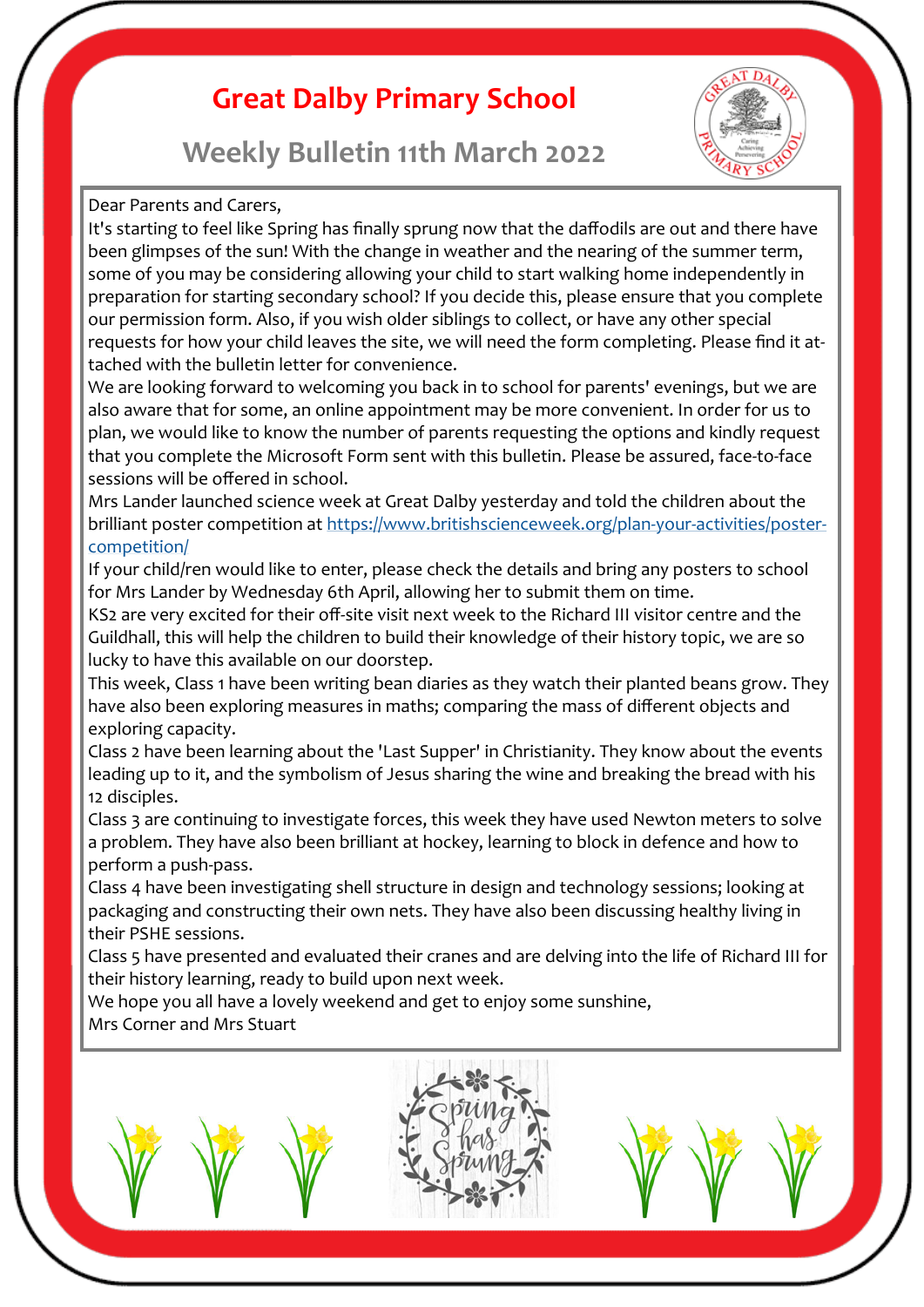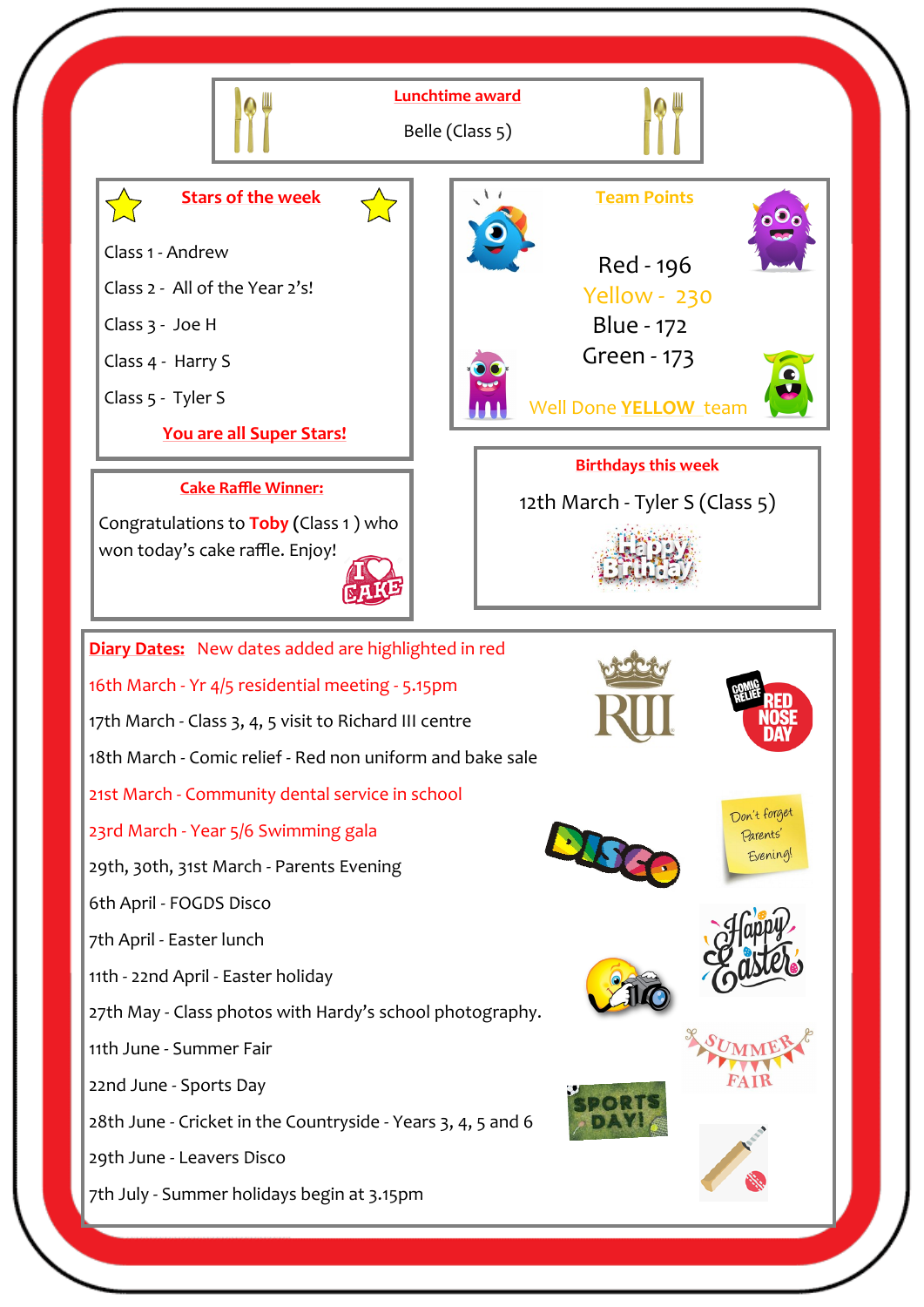**Are you or do you know an artist?** 

We are looking for a volunteer to paint a mural on the wall in our new library.



If you know anyone that would be kind enough to volunteer their time and artistic skills, then please get in touch.

Or maybe you work for / know a business that would be willing to fund this?

Please speak to a member of staff or email the office if you think you can help.

#### **Parents Evening**

Parents evening will be held on March, 29th, 30th and 31st

We will definitely be offering the opportunity to meet face-to-face with class teachers in school. Some parents may still prefer the option of online meetings, to allow us to plan if that is also requested, please use the link to indicate which option suits you best.

<https://forms.office.com/r/k9q0TTqy6U>

Please complete one form per child.

#### **Letter from the CEO - Family Survey**

Included in the email sent out you will have seen a letter from our CEO detailing the results from the family survey. Thank you to everyone who took the time to complete this.



You can download your free British Science week pack by visiting [Activity packs](https://www.britishscienceweek.org/plan-your-activities/activity-packs/) - British [Science Week](https://www.britishscienceweek.org/plan-your-activities/activity-packs/)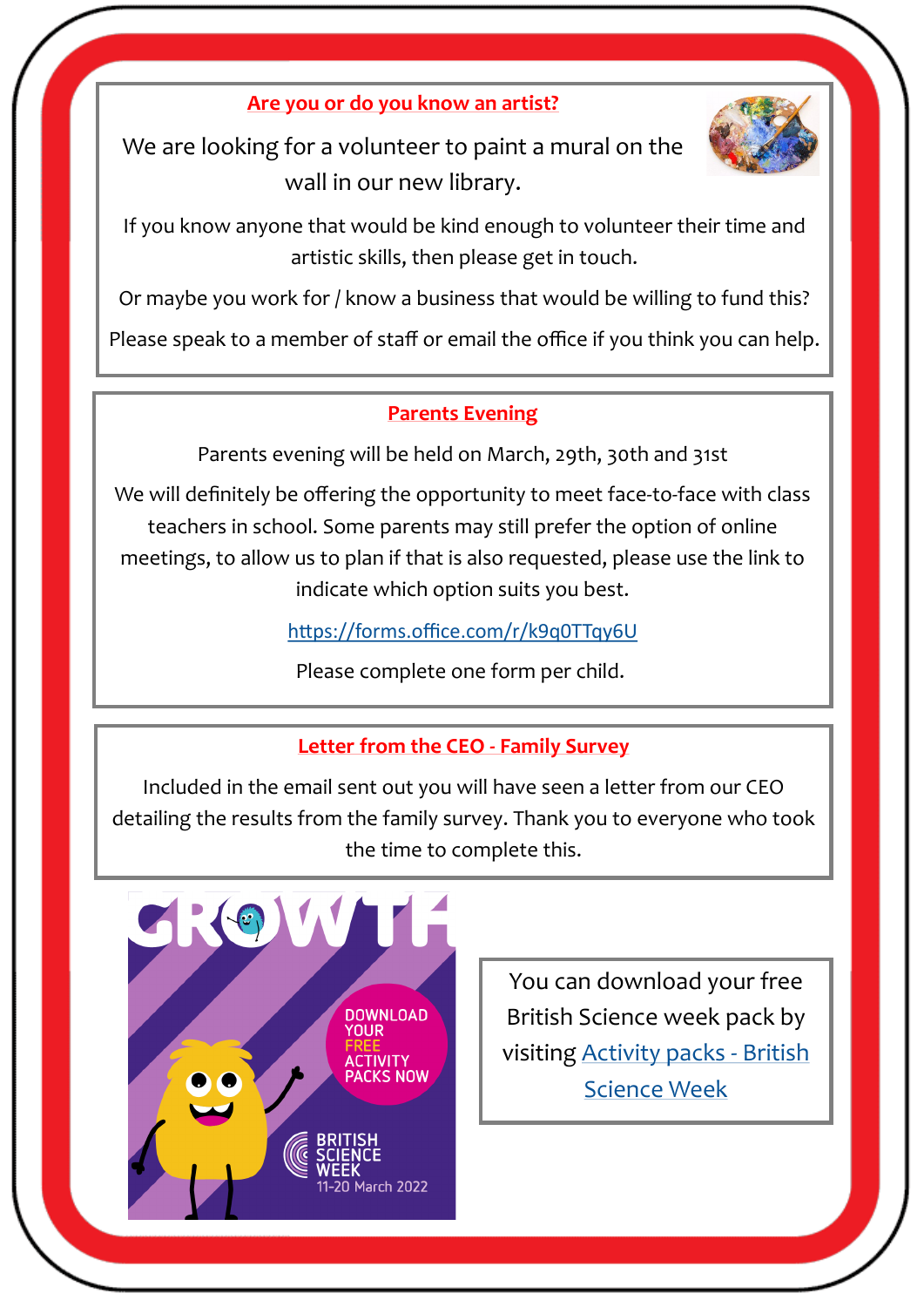#### **Reminders**

The Community Dental Service will be in school on March 21st to visit all children aged 5. All forms to give your consent must be returned to the school office by Monday please.

The year 4/5 residential information meeting is next Wednesday, 16th. Please confirm if you are attending but logging into Arbor trips section (Year 4/5 residential meeting). Please note that this meeting is for Parents only, the children will have their own meeting and offered time to ask questions within school.

Don't forget to enter the raffle to win a flight around Melton in a Microlight with Claire. All proceeds are being donated to school. Tickets are £1 each and will be drawn on Friday 6th May.

<https://www.claireschallenge.co.uk/microlightppl>

### **Comic Relief 2022 - Friday 18th March**

Red non-uniform **£1** (don't worry if you don't have anything red, a red accessory or red nose, is absolutely fine)

Bake sale - This is where we need your help. Can you donate some biscuits or cupcakes? These can be homemade or shop bought - all that matters is that we raise some money! **50p** per cake/biscuit

Please bring any cake donations to the school office on Thursday 17th (or Friday morning at the very latest) ready for the sale at break time on Friday. Please remember all products must be nut free. Natasha's law will apply to all home made cakes, so please write a list of the ingredients used. Unfortunately any cakes without the ingredients listed cannot be sold.